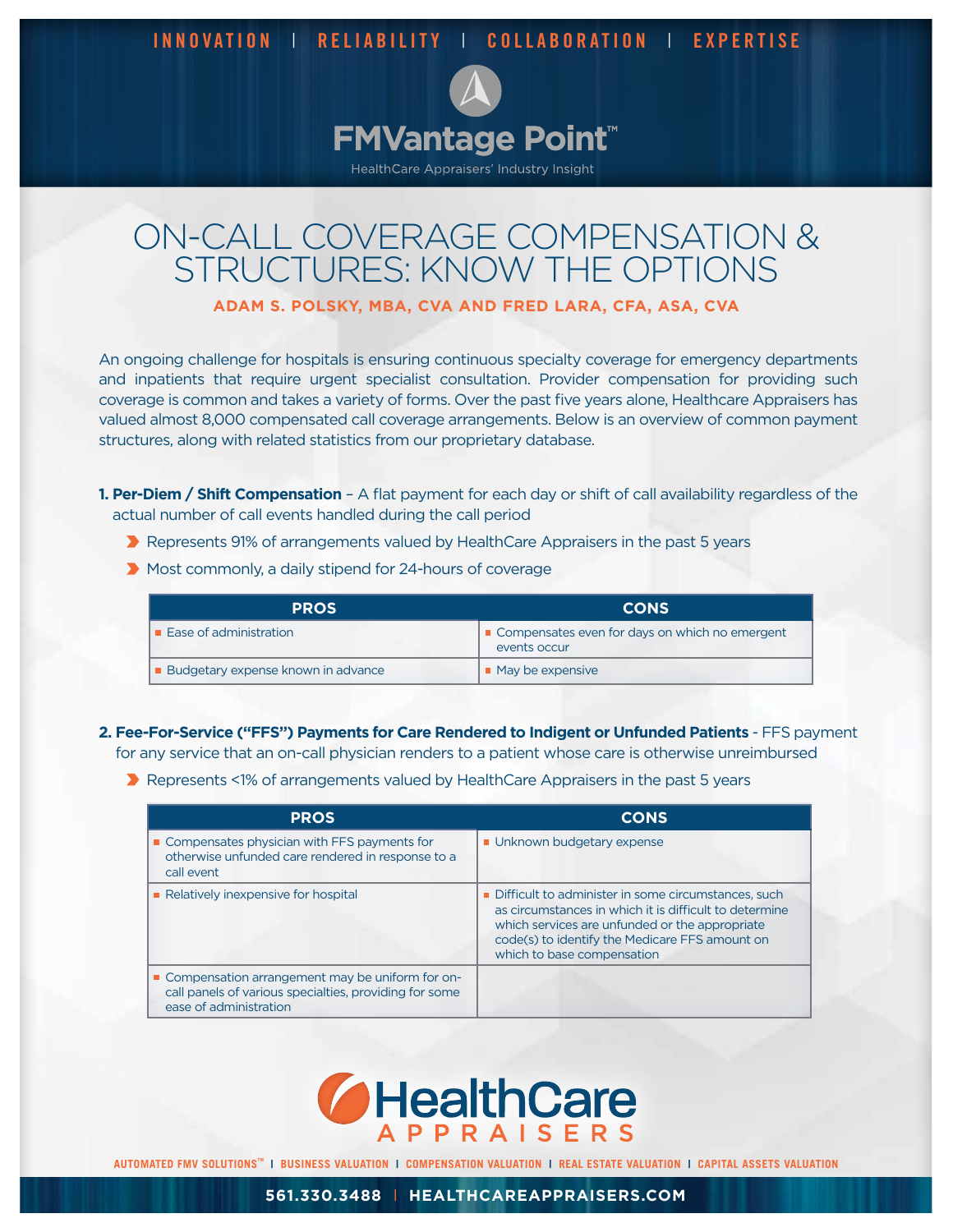- **3. Per-Diem** *Plus* **FFS Payments for Care to Unfunded Patients** A flat payment for each day or shift of on-call availability *plus* FFS payment for any service that an on-call physician renders to a patient whose care is otherwise unreimbursed
	- ▶ Represents 7% of arrangements valued by HealthCare Appraisers in the past 5 years
	- **Per-Diem/shift compensation is supplemented by FFS payments for otherwise unfunded care that is** rendered in response to a call event; the FFS payments are generally structured as a percentage of the Medicare allowable rate for the services rendered, adjusted for the hospital's region

| <b>PROS</b>                                                                                                   | <b>CONS</b>                                                             |
|---------------------------------------------------------------------------------------------------------------|-------------------------------------------------------------------------|
| ■ Typically, lower per diem or per shift expense when<br>compared to the per diem only compensation structure | • Potential to compensate for days on which no emergent<br>events occur |
| • Potential annual cost savings to hospital                                                                   | May be expensive                                                        |

- **4. Activation Payment** Fixed payment due for each instance when the on-call physician actually presents to the hospital in response to an on-call event
	- **A** Represents ~1% of arrangements valued by HealthCare Appraisers in the past 5 years
	- **The activation payment compensates for the burden of responding to on-call events and also for** availability provided on all on-call coverage days, including those days when no call events occur.

| <b>PROS</b>                                                                                                                                                                             | <b>CONS</b>                                                                                                     |
|-----------------------------------------------------------------------------------------------------------------------------------------------------------------------------------------|-----------------------------------------------------------------------------------------------------------------|
| $\blacksquare$ Paid only when a physician responds in person to the<br>hospital for an emergent event, so may result in annual<br>budgetary savings if emergent events are not frequent | • Physicians may prefer the predictability of a daily (versus<br>activation only) per diem fee                  |
| Generally results in lower annual on-call coverage if<br>call frequency is low                                                                                                          | • Physicians may request an unrealistically high activation<br>fee as a condition of providing on-call coverage |

- **5. Per-Diem** *Plus* **Activation Payment**  A flat payment for each day or shift of on-call availability *plus* a fixed payment due for each instance when the on-call physician actually presents to the hospital in response to an on-call event
	- ▶ Represents <1% of arrangements valued by HealthCare Appraisers in the past 5 years

| <b>PROS</b>                                                                                                                                                        | <b>CONS</b>                                                                                                                                                                            |
|--------------------------------------------------------------------------------------------------------------------------------------------------------------------|----------------------------------------------------------------------------------------------------------------------------------------------------------------------------------------|
| ■ May result in lower annual cost to hospital than does the<br>per diem only payment structure, given low frequency<br>of activation and reduced per-diem payments | Financial risk for those providing on-call coverage<br>because the per diem and activation rates are gener-<br>ally well below the rates for per diem and activation<br>payments alone |
| • Physicians may be more receptive to this payment<br>structure than activation fee only                                                                           | • The per diem component may result in costs that are<br>higher than under an activation fee-only structure                                                                            |

**6. Uncompensated Care Coverage / Professional Liability Insurance ("PLI")/ Indemnification** – The hospital provides the on-call physicians with professional liability insurance and/or indemnification for their on-call services.

| <b>PROS</b>                                                                                                                                                                  | <b>CONS</b>                                                                                                                            |
|------------------------------------------------------------------------------------------------------------------------------------------------------------------------------|----------------------------------------------------------------------------------------------------------------------------------------|
| • May be low cost to hospital                                                                                                                                                | • Physicians may believe they should be compensated<br>for on-call burden in addition to being insured against<br>losses from lawsuits |
| • PLI and/or indemnification mitigates the on-call physician's<br>patient litigation risk and may increase willingness to<br>provide on-call coverage for high-risk patients |                                                                                                                                        |